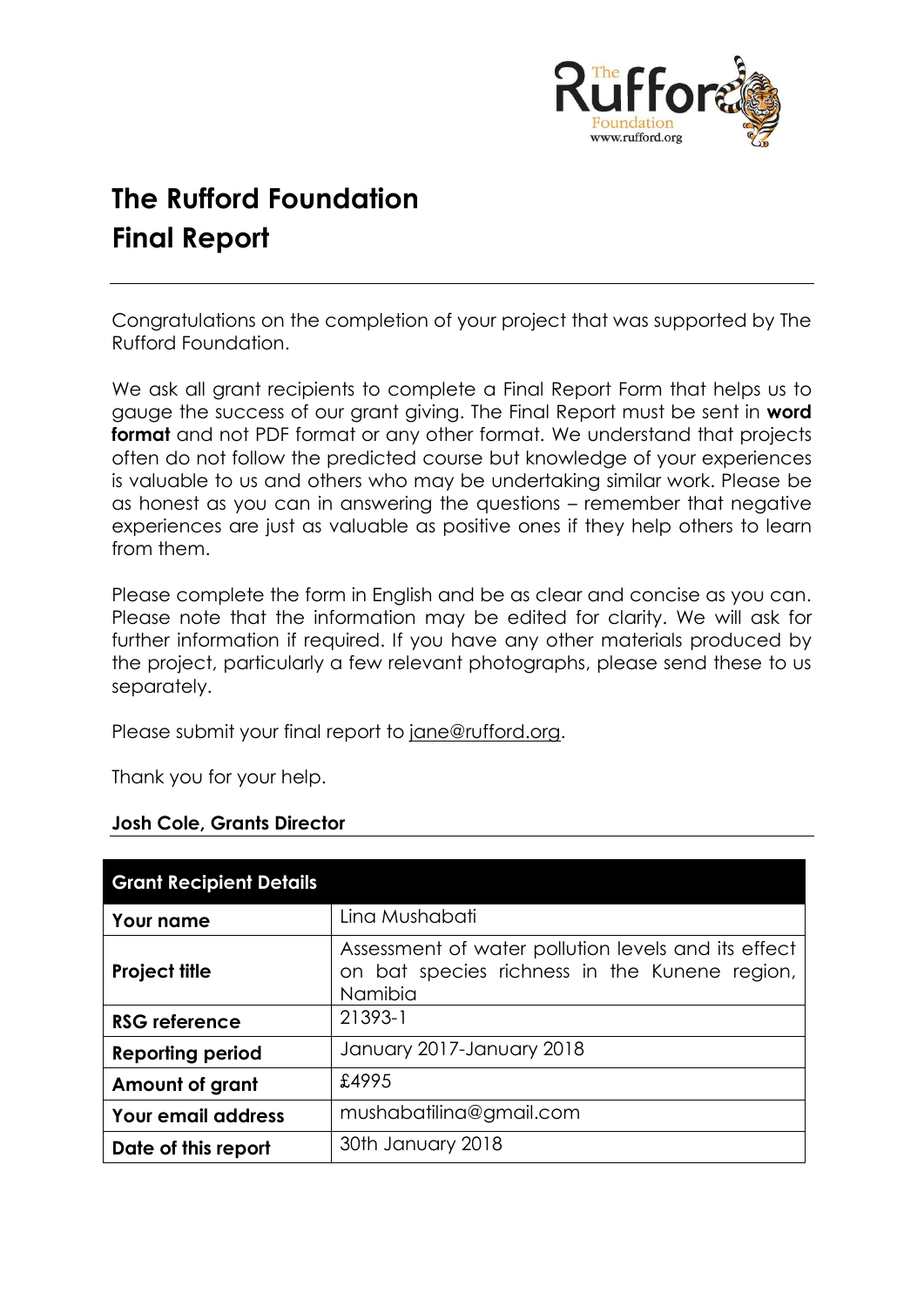

# **1. Please indicate the level of achievement of the project's original objectives and include any relevant comments on factors affecting this.**

| <b>Objective</b>                                                                                                        | $rac{2}{9}$<br>achieved | Partially<br>chieved | Fully<br>achiever<br>$\tilde{\mathbf{Q}}$ | <b>Comments</b>                                                                                                                                                      |
|-------------------------------------------------------------------------------------------------------------------------|-------------------------|----------------------|-------------------------------------------|----------------------------------------------------------------------------------------------------------------------------------------------------------------------|
| Assess the quality<br>ot<br>water at 12 springs and<br>boreholes in the Kunene<br>region.                               |                         |                      |                                           | Water quality was analysed<br>tor<br>contaminants as polluted water is<br>being recognized as one of the<br>greatest wildlife concerns.                              |
| Identify bat species and<br>seasonal variation of bat<br>activity in the Kunene<br>region                               |                         |                      |                                           | Bat<br>species were identified<br>and<br>seasonal variation of bat<br>activity<br>recorded.                                                                          |
| Develop a call library of<br>bat echolocation calls to<br>facilitate future acoustic<br>studies and monitoring.         |                         |                      |                                           | Call library is still being developed                                                                                                                                |
| To raise awareness for<br>bats and to educate on<br>their<br>ecological<br>importance, biodiversity<br>and conservation |                         |                      |                                           | Questionnaires showed<br>positive<br>responses and interest from land<br>owners and the general public on the<br>importance of bats and the need to<br>conserve them |

#### **2. Please explain any unforeseen difficulties that arose during the project and how these were tackled (if relevant).**

Bat detectors were damaged by baboons and lions which caused a loss in data. An extra field trip was added to get enough data for the project. Detectors were also better placed to prevent further damage from animals.

# **3. Briefly describe the three most important outcomes of your project.**

- Assessed the quality of water at 12 springs and boreholes used by bats in the Kunene region, as poor water quality can affect the health of bats.
- Assessed seasonal variation in bat activity and distribution in the Kunene region. This baseline information will help in monitoring bats in the region and other future studies.
- The locals are more aware of bats and their importance in the ecosystem which will help conservation, as they are willing to take part in conservation activities.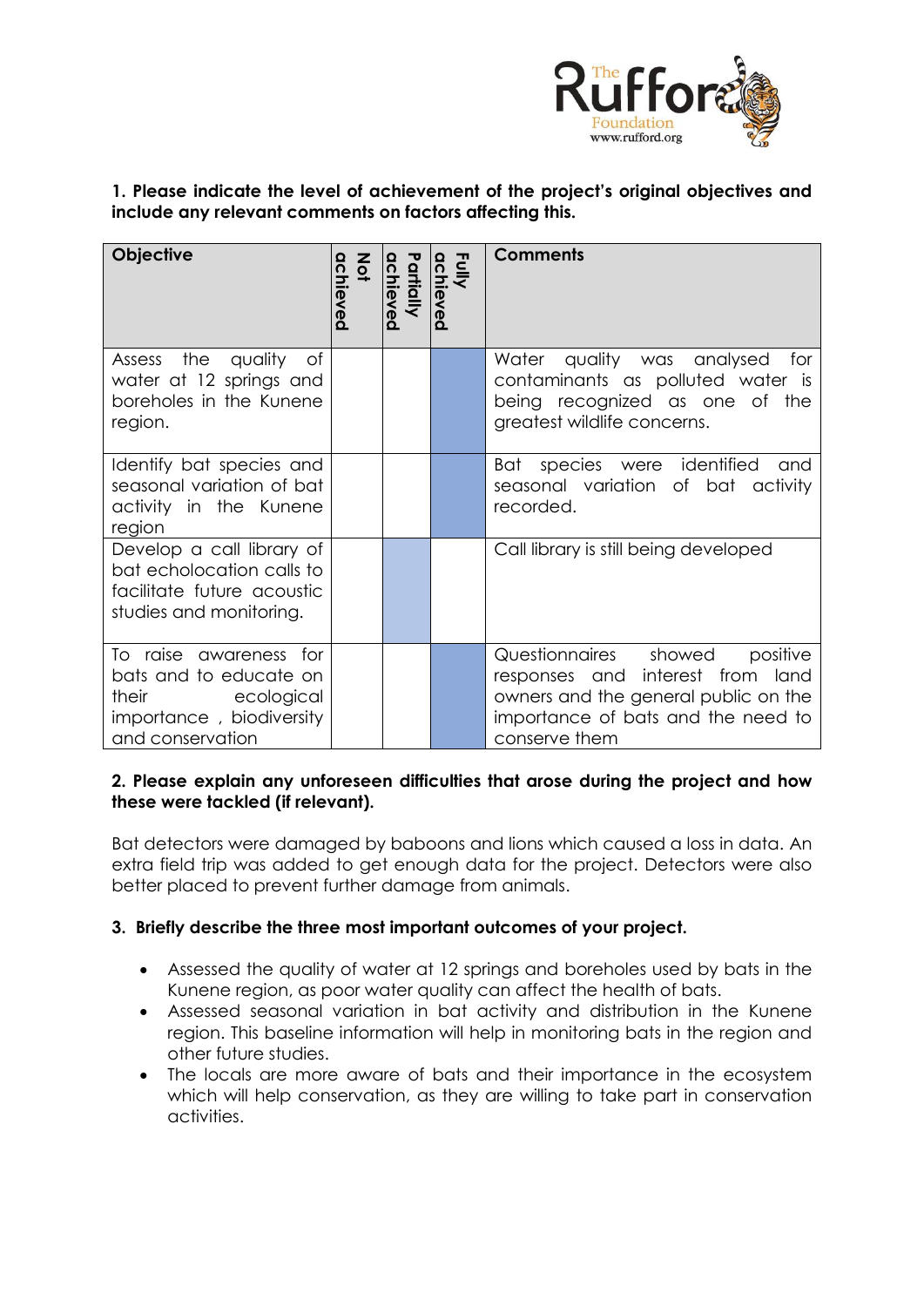

# **4. Briefly describe the involvement of local communities and how they have benefitted from the project (if relevant).**

Through education sessions and consultations, the landowners and general public have become more aware of the importance of bats and the water sites bats use.

I gave talks about the project to tourists and guides at the Hoanib Skeleton coast camp, which was one of the study sites.

A conservation seminar will be held in March 2018 aimed at educating and empowering learners and students to get involved in protecting threatened species. There will be presentations from conservationists and scientists involved in the conservation efforts of Namibia's endangered animals.

Through the activities of this project, bats species found in the Kunene region and their monthly activities were identified, which will provide basic information to future research activities.

# **5. Are there any plans to continue this work?**

I am intending to do my PhD and do more research for my thesis on Namibian bats, expanding the research to other parts of Namibia were bats are unstudied**.**

#### **6. How do you plan to share the results of your work with others?**

I have presented the work at two conferences, The Entomological and Zoological Societies of Southern Africa Conference, South Africa and Rufford Foundation Conference, Windhoek, Namibia. I will present the final results at the University of Namibia, Windhoek in April 2018.

The final results will be made available to the land owners, where research was carried out and the local representatives of the Ministry of Environment and Tourism based in the Kunene Region. Finally the results will be published in a scientific journal.

#### **7. Timescale: Over what period was The Rufford Foundation grant used? How does this compare to the anticipated or actual length of the project?**

The funds were used between February 2017 and September 2017, which was a total period of 8 months.

- A bit longer than the expected period of 7 months.

**8. Budget: Please provide a breakdown of budgeted versus actual expenditure and the reasons for any differences. All figures should be in £ sterling, indicating the local exchange rate used.** 

**Notes to Budget 1 UK Pound Sterling = 17.7746 (N\$)**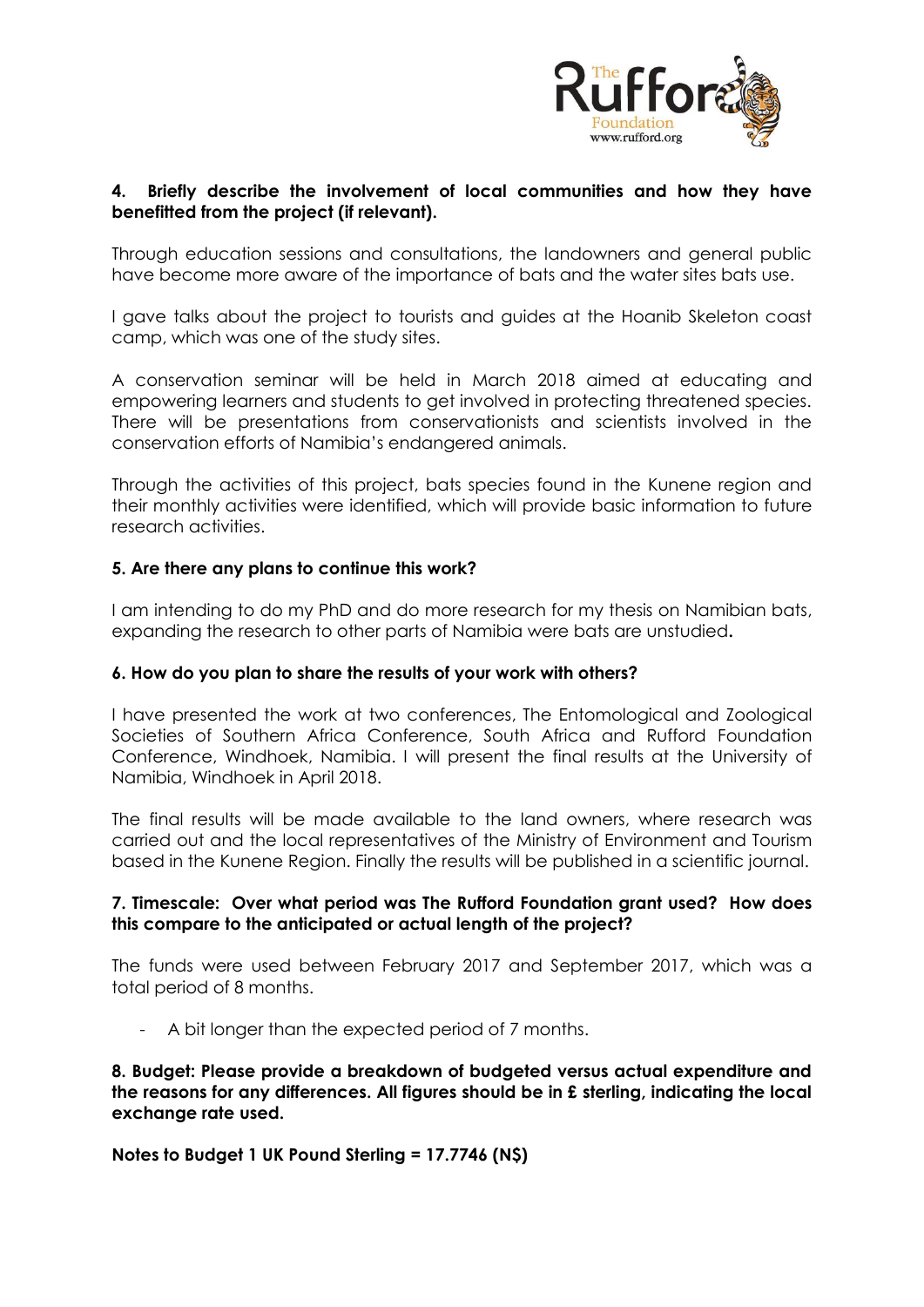

| Item                                                                            |                                  |                  |                   | <b>Comments</b>                                                                                                                                                                                               |
|---------------------------------------------------------------------------------|----------------------------------|------------------|-------------------|---------------------------------------------------------------------------------------------------------------------------------------------------------------------------------------------------------------|
|                                                                                 | <b>Budgeted</b><br><b>Amount</b> | Amount<br>Actual | <b>Difference</b> |                                                                                                                                                                                                               |
|                                                                                 |                                  |                  |                   |                                                                                                                                                                                                               |
|                                                                                 |                                  |                  |                   |                                                                                                                                                                                                               |
| <b>IX GPS</b>                                                                   | 150                              | 150              | $\overline{0}$    |                                                                                                                                                                                                               |
| 1X Camera                                                                       | 500                              | 500              | $\overline{O}$    |                                                                                                                                                                                                               |
| Fuel for transport                                                              | 705                              | 805              | $-100$            | Fuel expenses were higher than<br>expected as an additional trip was<br>added to have 7 months' worth of<br>data                                                                                              |
| Food for 3 people for 7 trips                                                   | 700                              | 800              | $-100$            | Food expenses were higher than<br>expected as an additional trip was<br>added to have 7 months' worth of<br>data                                                                                              |
| 3X Headlamps with red light and<br>rechargeable batteries for each<br>headlamp. | 100                              | 100              | $\overline{O}$    |                                                                                                                                                                                                               |
| Water analysis for 12 sites, two<br>times                                       | 800                              | 800              | $\mathbf 0$       |                                                                                                                                                                                                               |
| Portable hard-drive 2TB (2 items)                                               | 150                              | 150              | $\mathbf 0$       |                                                                                                                                                                                                               |
| 3X Energizer Universal<br><b>Battery</b><br>Charger                             | 100                              | 100              | $\overline{O}$    |                                                                                                                                                                                                               |
| 10X SDHC/SDXC flash card slots<br>(Class 4 or greater) (10 items)               | 150                              | 150              | 0                 |                                                                                                                                                                                                               |
| Hiring venue for two education<br>sessions                                      | 150                              | 150              | $\mathbf 0$       |                                                                                                                                                                                                               |
| Printing and stationery                                                         | 100                              | 100              | 0                 |                                                                                                                                                                                                               |
| Refreshments for participants                                                   | 100                              | 140              | $-40$             | Refreshments<br>costed<br>more<br>as<br>attended<br>participants<br>more<br>educational sessions                                                                                                              |
| D-size<br>alkaline<br>rechargeable<br>batteries                                 | 190                              | 350              | $-160$            | Rechargeable batteries used in<br>the bat detectors weren't lasting<br>a week as expected,<br>for<br>SO<br>unreachable batteries had to be<br>used as it was only possible to<br>change batteries once a week |
| Camping fees (for 3 persons for<br>12 days/7 trips                              | 600                              | 300              | $-300$            | Accommodation expenses were<br>less than expected, as at most<br>did<br>not<br>camps<br>pay<br>L<br>accommodation. Difference was<br>used to pay for fuel and food                                            |
| 2X Canvas tents                                                                 | 500                              | 400              | 100               | Managed to get tents at a<br>cheaper price                                                                                                                                                                    |
| Total                                                                           | 4995                             | 4995             | $\mathbf 0$       |                                                                                                                                                                                                               |

# **9. Looking ahead, what do you feel are the important next steps?**

i) Pursue a PhD programme, working on small mammals in Namibia.